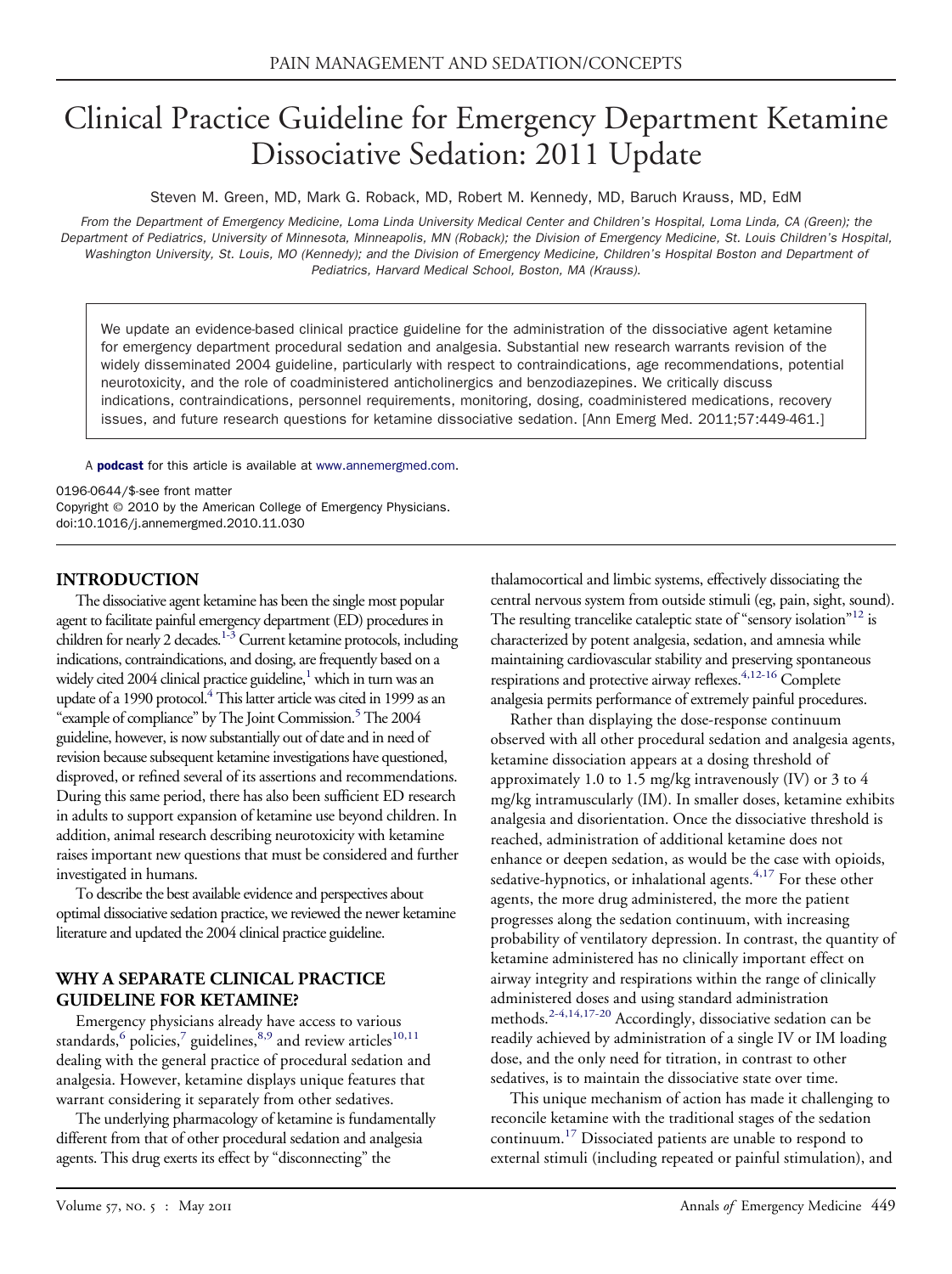thus this sedated state is inconsistent with traditional definitions of "moderate sedation" or "deep sedation."[6,8,9](#page-10-2) This nonresponsiveness has led some to label it "general anesthesia"; however, this definition is also incompatible with ketamine because it specifies that "the ability to independently maintain ventilatory function is often impaired" and that "patients often require assistance in maintaining a patent airway."[6,8,9](#page-10-2) Ketamine-related airway and respiratory adverse events are rare rather than "often," and thus lumping the drug into this category unfairly suggests an exaggerated level of risk.

The optimal resolution to such confusion is the application of a separate definition altogether, as has been advocated by the American College of Emergency Physicians: "A trancelike cataleptic state characterized by profound analgesia and amnesia, with retention of protective airway reflexes, spontaneous respirations, and cardiopulmonary stability," ie, dissociative sedation.<sup>1,7,10,17</sup> When others attempt to fit ketamine into one of the traditional sedation continuum states, they should recognize its technical incompatibility with that definition. Ultimately, semantic debates over what to call ketamine serve little purpose. It is more important to appreciate that ketamine is fundamentally distinct pharmacologically from general anesthetic agents and other procedural sedation and analgesia agents.<sup>4,17</sup>

# **MATERIALS AND METHODS**

We assembled a clinical practice guideline update committee of 4 senior ketamine researchers, including the 2 authors of the previous version. We limited our panel to emergency physicians because the ED is the exclusive focus of this guideline, emergency physicians have a widely accepted leadership role in procedural sedation and analgesia,<sup>[10,11,21](#page-10-5)</sup> and emergency physicians have a natural reluctance to permit other specialists to dictate emergency medical practice. $^{22}$  $^{22}$  $^{22}$ 

To perform this update, we searched MEDLINE from January 2003 to November 2010, using the single search term "ketamine," manually searched the tables of contents of the leading emergency medicine and anesthesiology journals during the same period, and searched the reference lists of all identified articles for additional relevant articles. Pertinent resulting articles were reviewed by the committee, and their merits were debated by e-mail and during a group meeting on September 12, 2010.

We graded the availability and strength of scientific evidence from the medical literature, using descriptive terms adapted from the American Society of Anesthesiologists<sup>[9](#page-10-10)</sup>:

- Supportive: There is sufficient quantitative information from adequately designed studies to describe a compelling relationship between a clinical intervention and a clinical outcome.
- Suggestive: There is enough information from case reports and descriptive studies to provide a directional assessment of the relationship between a clinical intervention and a clinical outcome.
- Inconclusive: Published studies are available, but they cannot be used to assess the relation between a clinical intervention and a clinical outcome because the studies do not provide a clear causal interpretation of findings or because of research design or analytic concerns.
- Insufficient: There are too few published studies to investigate a relationship between a clinical intervention and clinical outcome.
- Silent: No studies that address a relationship of interest were found in the available published literature.

# **EXPLANATION OF CLINICAL PRACTICE GUIDELINE CONTENT**

The updated clinical practice guideline is shown in [Figure 1,](#page-3-0) with major changes from the previous version summarized in [Figure 2.](#page-5-0) The following is explanatory information and evidence in support of its sequential elements. A general approach to ketamine dissociative sedation is shown in [Figure 3.](#page-6-0)

## **Objective**

To provide evidence-based recommendations for use of ketamine dissociative sedation in the ED.

## **Definition of Dissociative Sedation**

This recommended $^{7,10}$  $^{7,10}$  $^{7,10}$  definition has been crafted according to the unique features of the dissociative state.<sup>[4,12,15-17](#page-10-0)</sup>

## **Characteristics of the Ketamine "Dissociative State"**

Detailed descriptions of the unique clinical manifestations of ketamine are beyond the scope of this guideline, and interested readers are referred to other sources.<sup>[4,12,15,16,23](#page-10-0)</sup>

# **Indications**

The literature is strongly supportive of the safety and efficacy of ED dissociative sedation for a variety of brief painful or emotionally disturbing procedures in both children<sup>2,3</sup> and adults,<sup>24-28</sup> eg, fracture reduction, laceration repair, abscess drainage. Dissociative sedation is useful for procedures in the mentally disabled, who are often uncooperative.<sup>29,30</sup>

Ketamine may also be safely used for longer procedures,<sup>2-4,12,15,16</sup> although patients in whom prolonged intervention is anticipated may be more optimally treated with other agents or in other settings. For procedures that require motionless sedation, such as computed tomography or magnetic resonance imaging, ketamine is less effective because of occasional random movements typical of dissociative sedation, which may result in poor-quality radiographic study results.<sup>11,23</sup> Ketamine offers no advantage over pure sedative-hypnotics in this setting.

## **Contraindications: Absolute (Risks Essentially Always Outweigh Benefits)**

*Age.* There are multiple anecdotal observations and reported cases of airway complications with ketamine in infants younger than 3 months, including airway obstruction, laryngospasm, and apnea[.4,12,16,31,32](#page-10-0) This propensity toward airway adverse events is not particular to ketamine but rather represents infant-specific differences in airway anatomy and reactivity and laryngeal excitability.<sup>4,12,16,33</sup>

*Mental state.* Ketamine has been shown to exacerbate schizophrenia, $3<sup>4</sup>$  and this evidence suggests that other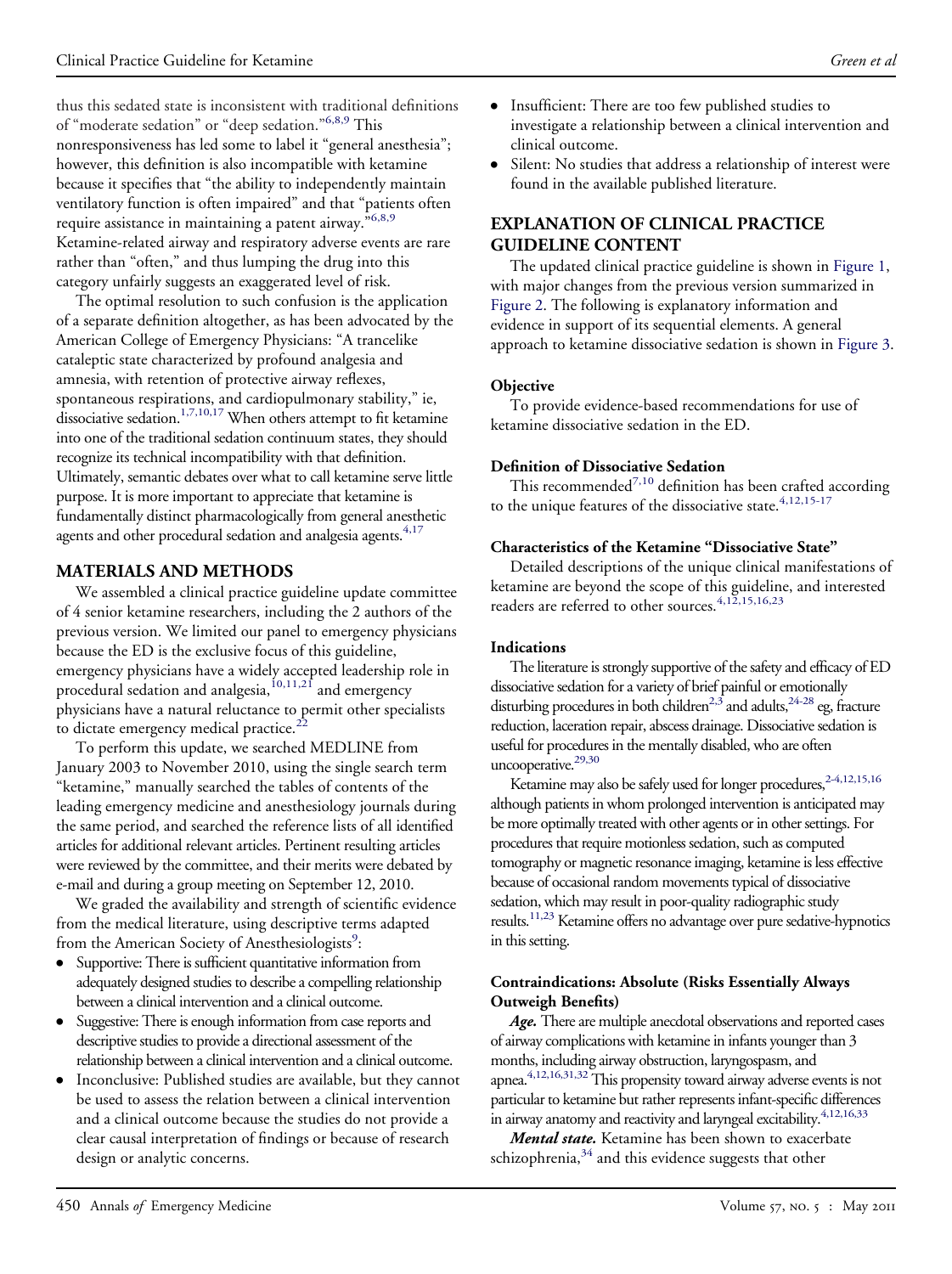procedural sedation and analgesia options should be used in such individuals. Although the literature is silent about ketamine and other forms of psychosis, caution is advised.

# **Contraindications: Relative (Risks May Outweigh Benefits)**

*Age.* The previous guideline recommended that ketamine be avoided in children between 3 and 12 months because of anecdotal concerns about a potentially higher risk of airway complications.<sup>[4,12](#page-10-0)</sup> This recommendation is now omitted; a large meta-analysis failed to corroborate this concern<sup>[2,3](#page-10-7)</sup> and the global evidence now suggests minimal or no enhanced risk.

The previous guideline addressed only pediatric administration; however, there is now sufficient ED literature to also support the safety and efficacy of dissociative sedation in adults lacking hypertension, heart disease, or risk factors for coronary artery disease (see "Cardiac Disease" section below)[.24-28,35,36](#page-10-11)

*Laryngeal stimulation.* Ketamine is well known to preserve and exaggerate protective airway reflexes,  $4,12,16$  and there is supportive evidence from non-ED settings that major stimulation of the oropharynx (eg, endoscopy) during dissociative sedation will increase the risk of laryngospasm. $37$  However, a large meta-analysis found no such increased risk for typical ED oropharyngeal procedures (eg, intraoral laceration repair, dental procedures, removal of oropharyngeal and esophageal foreign bodies).<sup>2,3</sup> Clinicians using ketamine for such procedures should make every effort to avoid accumulation of secretions or blood in the posterior pharynx while avoiding vigorous stimulation of the posterior pharynx with either suction or instruments.

*Anatomy.* Although the existing literature is inconclusive about the suitability of ketamine in patients with a history of airway instability, tracheal surgery, tracheal stenosis, tracheomalacia, and laryngomalacia, it remains plausible that these conditions likely entail a higher risk of laryngospasm and airway obstruction.<sup>4,12,16</sup>

*Upper respiratory infections.* According to indirect inconclusive evidence, active upper respiratory infection and active asthma appear to present increased risk in children but not adults. These features are well known to increase laryngospasm risk in children during inhalational anesthesia. Olsson and Hallen<sup>33</sup> found that, in children with upper respiratory infection, the risk was 5.5 times higher than in those without, and when active asthma was present the risk was 3.7 times higher. Adults did not display such differences.<sup>33</sup> It remains uncertain whether this predisposition observed during inhalational anesthesia applies to ketamine, although regardless of drug, presumably the laryngospastic response has similar underlying pathophysiology. Given that ketamine exaggerates laryngeal reflexes,  $4,12,16$  whereas inhalational anesthetics depress them, the risk with ketamine might actually be higher in this setting.

Shortly after the release of ketamine in 1970, anecdotal associations between upper respiratory infection and laryngospasm appeared, and as a result essentially every ketamine review article or textbook chapter lists upper respiratory infection as a contraindication.<sup>[1,4,12,15,16](#page-9-0)</sup> There is insufficient evidence to clarify what specific magnitude of upper respiratory infection signs and symptoms should preclude ketamine administration.

*Asthma.* Although ketamine has been used as therapy for active asthma, $38-41$  there is insufficient experience to support its safety in this setting, and indeed asthma is a known laryngospasm risk factor in pediatric inhalational anesthesia.<sup>[33](#page-10-16)</sup> There is no evidence to support quiescent asthma as a contraindication. Ketamine is not contraindicated for rapid sequence intubation in severe asthma, assuming that a neuromuscular blocker is coadministered to eliminate the possibility of laryngospasm.

*Laryngospasm.* Given that several of the relative contraindications described above are based on an enhanced risk of laryngospasm, it is expected that emergency physicians will appraise this risk according to their relative comfort with managing this adverse event. Ketamineassociated laryngospasm is relatively uncommon (0.3% incidence in children in the large meta-analysis)<sup>[2](#page-10-7)</sup> and essentially always has been transient and responded quickly to assisted ventilation and oxygen. There are 2 reported occurrences of protracted and recurrent ED laryngospasm, including 1 child who required intubation<sup>42</sup>; however, neither child experienced hypoxia or any complications.

*Cardiac disease.* According to inconclusive evidence, it has been widely recommended that ketamine be avoided in children or adults with known or possible coronary artery disease, congestive heart failure, or hypertension.<sup>[12,15,16,43](#page-10-6)</sup> Ketamine inhibits the reuptake of catecholamines, and the resulting sympathomimetic effect produces mild to moderate increases in blood pressure, pulse rate, cardiac output, and myocardial oxygen consumption. Evidence is inconclusive about whether the increased coronary perfusion associated with this hyperdynamic state parallels increases in oxygen demand.<sup>[4,12,16,44,45](#page-10-0)</sup>

The literature is silent about a maximum age for ketamine. Although this drug can precipitate myocardial ischemia in the elderly[,46](#page-11-0) no such occurrences have been reported in the ED setting.<sup>24-28</sup> Although millions of older adults in the developing world have safely received ketamine during the past 40 years (where this drug continues to be widely administered in operating theaters as an inexpensive and simple alternative to inhalational anesthesia<sup>4,31,35,36</sup>), coronary artery disease is uncommon in such settings. Although ketamine has been used for cardiac surgery in the elderly, this has been in conjunction with cardiodepressant agents that would be expected to mitigate its effects.<sup>24,26</sup> Emergency physicians must weigh the risks and benefits of ketamine in older adults who may have unrecognized coronary artery disease.

The literature is silent about any association between ketamine and over-the-counter sympathomimetics (eg, pseudoephedrine) or prescription stimulants (eg, methylphenidate), and so these medications do not represent a contraindication.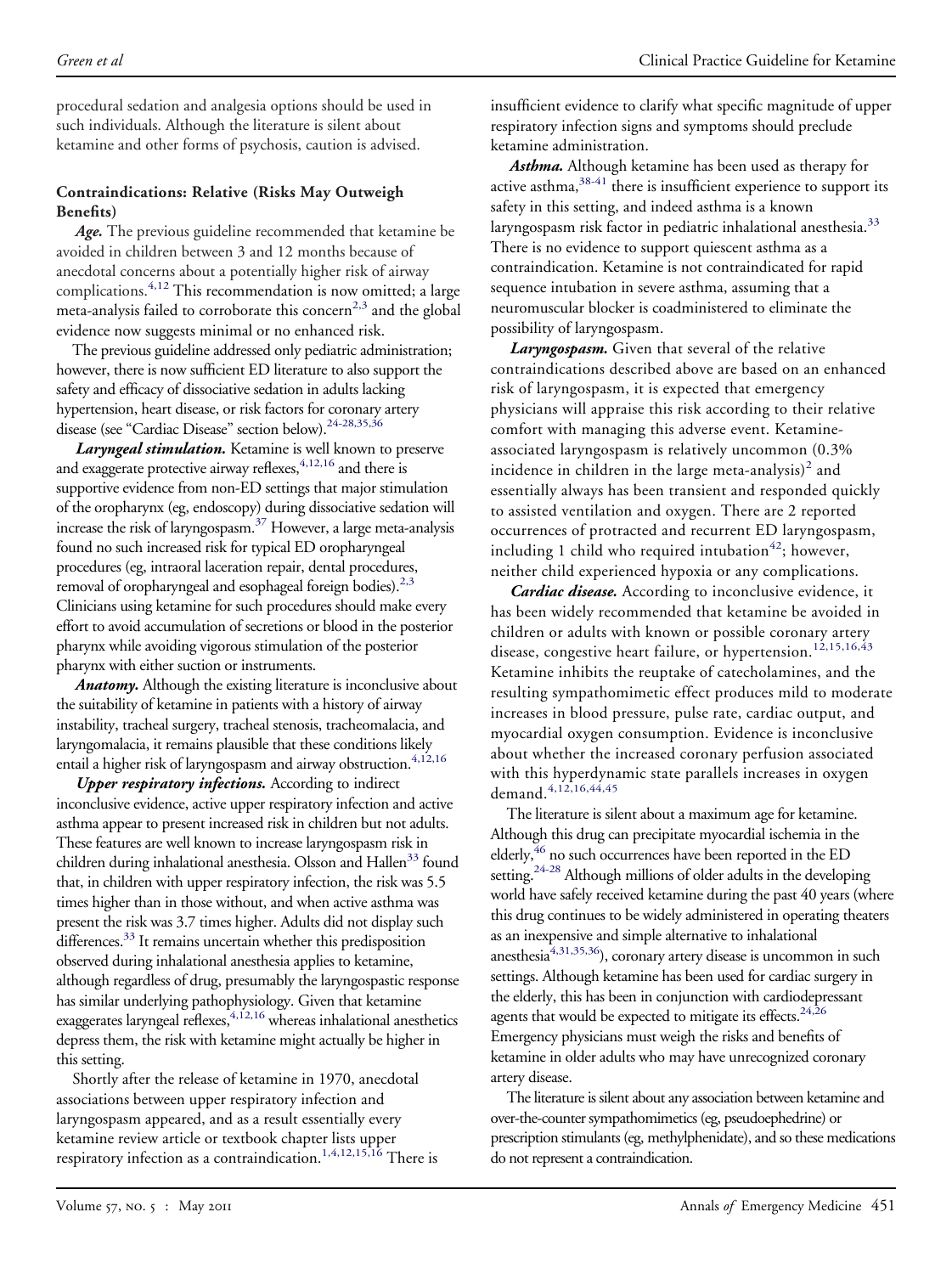## **Purpose**

● To define guidelines for patient selection, administration, monitoring, and recovery for ED dissociative sedation.

## **Definition of Dissociative Sedation**

● A trancelike cataleptic state induced by the dissociative agent ketamine, characterized by profound analgesia and amnesia, with retention of protective airway reflexes, spontaneous respirations, and cardiopulmonary stability.

## **Characteristics of the Ketamine "Dissociative State"**

- Dissociation: After administration of ketamine, the patient passes into a fugue state or trance. The eyes may remain open, but the patient does not respond.
- Catalepsy: Normal or slightly enhanced muscle tone is maintained. On occasion, the patient may move or be moved into a position that is self-maintaining. Occasional muscular clonus may be observed.
- Analgesia: Analgesia is typically substantial or complete.
- Amnesia: Total amnesia is typical.
- Maintenance of airway reflexes: Upper airway reflexes remain intact and may be slightly exaggerated. Intubation is unnecessary, but occasional repositioning of the head may be necessary for optimal airway patency. Suctioning of hypersalivation may occasionally be necessary.
- Cardiovascular stability: Blood pressure and pulse rate are not decreased and typically are mildly increased.
- Nystagmus: Nystagmus is typical.

## **Indications**

- Short, painful procedures, especially those requiring immobilization (eg, facial laceration, burn debridement, fracture reduction, abscess incision and drainage, central line placement, tube thoracostomy).
- Examinations judged likely to produce excessive emotional disturbance (eg, pediatric sexual assault examination).

## **Contraindications: Absolute (Risks Essentially Always Outweigh Benefits)**

- Age younger than 3 months (higher risk of airway complications)
- Known or suspected schizophrenia, even if currently stable or controlled with medications (can exacerbate condition)

## **Contraindications: Relative (Risks May Outweigh Benefits)**

- Major procedures stimulating the posterior pharynx (eg, endoscopy) increase the risk of laryngospasm, whereas typical minor ED oropharyngeal procedures do not.
- History of airway instability, tracheal surgery, or tracheal stenosis (presumed higher risk of airway complications)
- Active pulmonary infection or disease, including upper respiratory infection or asthma (higher risk of laryngospasm)
- Known or suspected cardiovascular disease, including angina, heart failure, or hypertension (exacerbation caused by sympathomimetic properties of ketamine). Avoid ketamine in patients who are already hypertensive and in older adults with risk factors for coronary artery disease.
- Central nervous system masses, abnormalities, or hydrocephalus (increased intracranial pressure with ketamine)
- Glaucoma or acute globe injury (increased intraocular pressure with ketamine)
- Porphyria, thyroid disorder, or thyroid medication (enhanced sympathomimetic effect)

## **Personnel**

● Dissociative sedation is a 2-person procedure, one (eg, nurse) to monitor the patient and one (eg, physician) to perform the procedure. Both must be knowledgeable about the unique characteristics of ketamine.

## **Presedation**

- Perform a standard presedation assessment.
- Educate accompanying family about the unique characteristics of the dissociative state if they will be present during the procedure or recovery.
- Frame the dissociative encounter as a positive experience. Consider encouraging adults and older children to "plan" specific, pleasant dream topics in advance of sedation (believed to decrease unpleasant recovery reactions). Emphasize, especially to school-aged children and teenagers, that ketamine delivers sufficient analgesia, so there will be no pain.

## **Ketamine Administration: General**

- Ketamine is not administered until the physician is ready to begin the procedure because onset of dissociation typically occurs rapidly.
- Ketamine is initially administered as a single IV loading dose or IM injection. There is no apparent benefit from attempts to titrate to effect.
- In settings in which IV access can be obtained with minimal upset, the IV route is preferable because recovery is faster and there is less emesis.
- The IM route is especially useful when IV access cannot be consistently obtained with minimal upset, and for patients who are uncooperative or combative (eg, the mentally disabled).
- IV access is unnecessary for children receiving IM ketamine. Because unpleasant recovery reactions are more common in adults, IV access is desirable in these patients to permit rapid treatment of these reactions, should they occur.

## **Ketamine Administration: IV Route**

- Administer a loading dose of 1.5 to 2.0 mg/kg IV in children or 1.0 mg/kg IV in adults, with this dose administered during 30 to 60 seconds. More rapid administration produces high central nervous system levels and has been associated with respiratory depression or apnea.
- Additional incremental doses of ketamine may be administered (0.5 to 1.0 mg/kg) if initial sedation is inadequate or if repeated doses are necessary to accomplish a longer procedure.

<span id="page-3-0"></span>Figure 1. Clinical practice guideline for ED dissociative sedation with ketamine.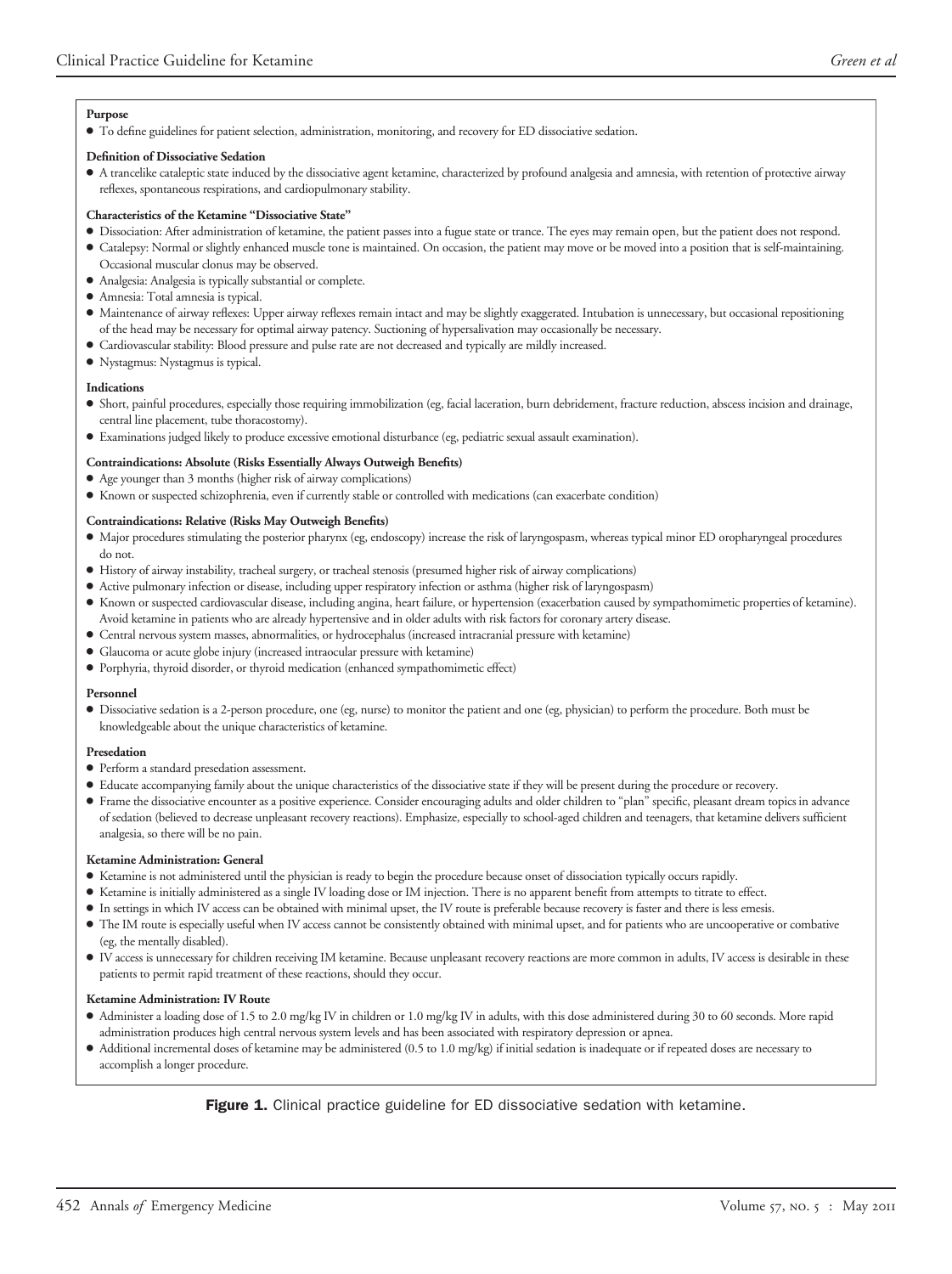## **Ketamine Administration: IM Route**

- Administer ketamine 4 to 5 mg/kg IM in children; the IV route is preferred for adults.
- Repeat ketamine dose (full or half dose IM) if sedation is inadequate after 5 to 10 minutes (unusual) or if additional doses are required.

| <b>Route of Administration</b>                  | IV                                                                  | <b>IM</b>              |
|-------------------------------------------------|---------------------------------------------------------------------|------------------------|
| Advantages                                      | Ease of repeated dosing; less vomiting,<br>slightly faster recovery | No IV access necessary |
| Peak concentrations and clinical onset, min     |                                                                     | 5                      |
| Typical duration of effective dissociation, min | $5 - 10$                                                            | $20 - 30$              |
| Typical time from dose to discharge, min        | $50 - 110$                                                          | 60-140                 |

#### **Coadministered Medications**

- Prophylactic anticholinergics are no longer recommended.
- Prophylactic benzodiazepines are no longer recommended for children; however, they should be available to treat rare, unpleasant recovery reactions, should they occur. Prophylactic midazolam 0.03 mg/kg IV may be considered for adults (number needed to benefit=6).
- Prophylactic ondansetron can slightly reduce the rate of vomiting (number needed to benefit 9 or more).

### **Procedure**

- Adjunctive physical immobilization may be occasionally needed to control random motion.
- Adjunctive local anesthetic is usually unnecessary when a dissociative dose is used.
- Suction equipment, oxygen, a bag-valve-mask, and age-appropriate equipment for advanced airway management should be immediately available. Supplemental oxygen is not mandatory but may be used when capnography is used to monitor ventilation.

#### **Interactive Monitoring**

- Close observation of airway and respirations by an experienced health care professional is mandatory until recovery well established.
- Drapes should be positioned so that airway and chest motion can be visualized at all times.
- Occasional repositioning of the head or suctioning of the anterior pharynx may be indicated for optimal airway patency.

#### **Mechanical Monitoring**

- Maintain continuous monitoring (eg, pulse oximetry, cardiac monitoring, capnography) until recovery is well established.
- Pulse and respiratory rate should all be recorded periodically throughout the procedure. Blood pressure measurements after the initial value are generally unnecessary because ketamine stimulates catecholamine release and does not depress the cardiovascular system in healthy patients.

## **Potential Adverse Effects**

(Percentage estimates are for children; corresponding adult estimates are not yet reliable enough to report.)

- Airway misalignment requiring repositioning of head (occasional)
- Transient laryngospasm (0.3%)
- Transient apnea or respiratory depression (0.8%)
- Hypersalivation (rare)
- Emesis, usually well into recovery (8.4%)
- Recovery agitation (mild in 6.3%, clinically important in 1.4%)
- Muscular hypertonicity and random, purposeless movements (common)
- Clonus, hiccupping, or short-lived nonallergic rash of face and neck

#### **Recovery**

- Maintain minimal physical contact or other sensory disturbance.
- Maintain a quiet area with dim lighting, if possible.
- Advise parents or caretakers not to stimulate patient prematurely.

## **Discharge Criteria**

- Return to pretreatment level of verbalization and awareness
- Return to pretreatment level of purposeful neuromuscular activity
- Predischarge requirement of tolerating oral fluids or being able to ambulate independently not required or recommended after dissociative sedation

## **Discharge Instructions**

- Nothing by mouth for approximately 2 hours
- Careful family observation and no independent ambulation for approximately 2 hours

## Figure 1. Continued.

*Increased intracranial pressure.* In this update, head trauma has been removed as a relative contraindication to ketamine while retaining the previous concerns relating to central nervous system masses, abnormalities, or hydrocephalus.

Repeated reports that ketamine can increase intracranial pressure<sup>[4,12,16,47-50](#page-10-0)</sup> have prompted traditional caution against

use of this drug in any setting of real or potential neurological compromise,[1,4,12,16](#page-9-0) and there are case reports of deterioration in patients with hydrocephalus.<sup>[51,52](#page-11-1)</sup> However, newer suggestive evidence indicates that in most patients the resulting pressure increases are minimal, assuming normal ventilation,  $51,53-55$  and that ketamine's corresponding cerebral vasodilatory effect may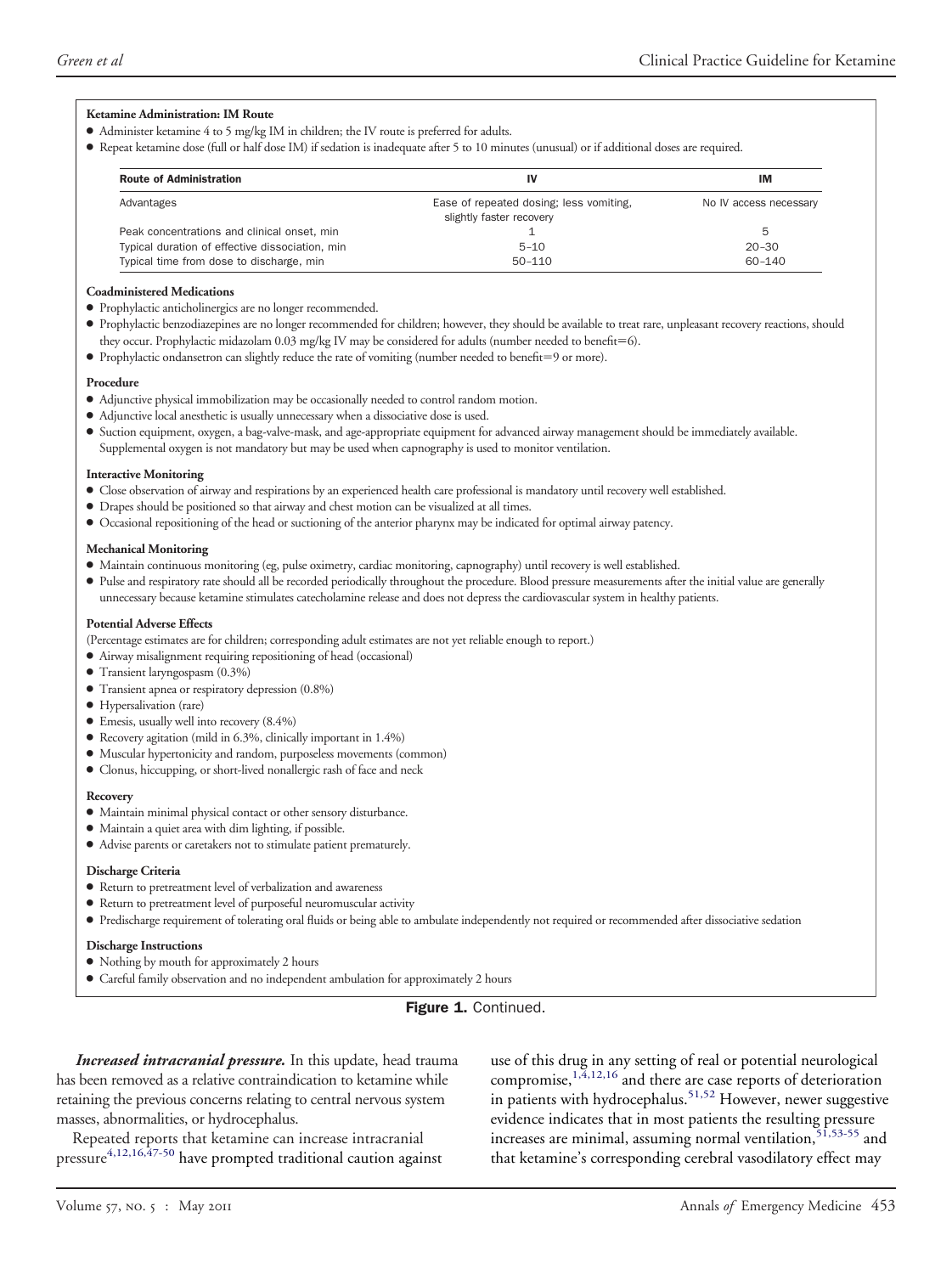## **General**

● Expansion of guideline to include adults

## **No Longer Contraindications**

- Administration for ages 3 to 12 months
- Minor oropharyngeal procedures
- Head trauma

## **Route of Administration**

● Emphasis on IV over IM route when feasible

## **Coadministered Medications**

- Routine prophylactic anticholinergics no longer recommended
- Routine prophylactic benzodiazepines may benefit adults but not children
- <span id="page-5-0"></span>● Prophylactic ondansetron can slightly reduce vomiting

Figure 2. Major changes in the 2011 guideline.

actually improve overall cerebral perfusion.<sup>[54,56](#page-11-2)</sup> Given the absence of any supportive or suggestive evidence that ketamine presents a danger to the acutely traumatized brain, the historical contraindication seems overreaching.<sup>[54,56](#page-11-2)</sup> However, alternative agents would still appear preferable in patients with known structural barriers to normal cerebrospinal fluid flow.

*Seizure disorder.* Ketamine demonstrates anticonvulsant properties,  $4,12,16$  and the literature is silent about any enhanced risk with underlying seizure disorder.

*Increased intraocular pressure.* Dissociative sedation may represent risk in patients with acute globe injury or glaucoma, given inconclusive and conflicting evidence of increased intraocular pressure with ketamine.[57-61](#page-11-3)

*Porphyria and thyroid disease.* There are anecdotal reports of enhanced sympathomimetic responses in patients with porphyria,  $^{62,63}$  $^{62,63}$  $^{62,63}$  thyroid disorder,  $^{64}$  $^{64}$  $^{64}$  or thyroid medication,  $^{64}$  and according to this inconclusive evidence, ketamine should be used with caution in these settings.

*Fasting state.* There is insufficient evidence to recommend a specific fasting duration before dissociative sedation. Despite 40 years of continual worldwide use, there are no documented reports of clinically significant ketamine-associated aspiration, except in ill neonates.  $4,12,16,65,66$  A systematic review found no apparent association of fasting state with emesis, laryngospasm, or any other complication,<sup>[4](#page-10-0)</sup> and large, prospective ED series have also failed to shown any association between fasting and adverse effects.<sup>67-69</sup>

A case-by-case risk-benefit assessment is more consistent with the current literature than setting an arbitrary fasting period.<sup>66</sup> Indeed, given its unique protection of airway reflexes, ketamine would appear preferable to alternative sedatives when fasting is incomplete.<sup>65,66</sup>

*Comorbidity.* Regardless of age, patients with underlying illness are widely regarded as having a greater risk of adverse events with benzodiazepines, opioids, propofol, and inhalational anesthetics[.8-11](#page-10-4) Such an association has not been similarly observed with dissociative sedation in children.<sup>2,3,20,70</sup> Indeed, the

cardiopulmonary support characteristics of ketamine would appear to make this agent preferable to other procedural sedation and analgesia agents in children with substantial underlying illness.<sup>[2-4,20,37,70](#page-10-7)</sup> The literature is insufficient to similarly recommend ketamine over other agents in adults with underlying illness.

# **Personnel**

There is a compelling rationale to support continuous observation by a dedicated health care professional until recovery is well established.<sup>[2-4,68](#page-10-7)</sup> Dissociated patients may spontaneously move their heads, and their airways may require repositioning for optimal patency. Suctioning of emesis or hypersalivation may be required.<sup>[2,3,19,71](#page-10-7)</sup> Evidence supports the safety of monitoring by an ED nurse while the emergency physician performs an interruptible procedure.<sup>[4,19,72](#page-10-0)</sup>

There is strongly supportive evidence that emergency physicians can safely administer ketamine.<sup>[2,3](#page-10-7)</sup> It is reasonable to assume that all such specialists who are knowledgeable about the unique features of ketamine and whose residency or fellowship training renders them skilled at procedural sedation and analgesia, resuscitation, advanced airway management, and vascular access can be considered qualified for dissociative sedation without specific additional hospital credentialing.

## **Presedation Assessment**

Emergency physicians should perform a general presedation patient assessment, $10,11$  including a screen for ketamine contraindications. Accompanying family members or guardians should be educated about expected effects and potential adverse events associated with ketamine sedation. The characteristics of the dissociative state should also be discussed, especially if they will be with the patient during the procedure or recovery.

There is inconclusive evidence that phrasing the dissociative experience in positive terms before sedation can decrease the risk of unpleasant recovery reactions,  $73-75$  and it is a common (but yet-unproven) practice to encourage patients to "plan" pleasant intrasedation dreams[.74,75](#page-11-10)

# **Ketamine Administration: General**

*Dosing and adverse events.* The concepts of a continuum of sedation and dose-dependent adverse events are familiar to clinicians, given that they are characteristic of nondissociative sedatives. However, there is strongly supportive evidence that ketamine does not exhibit any such dose-related adverse events within the range of clinically administered doses using standard administration techniques.<sup>[2-4,14,18,20,76](#page-10-7)</sup> A large meta-analysis found no doserelated adverse events across the standard dosing range, with only unusually high IV doses (ie, initial dose  $\geq$  2.5 mg/kg or total dose  $\geq$  5.0 mg/kg) increasing the risk of vomiting and slightly increasing the risk of apnea and recovery agitation.<sup>[2,3](#page-10-7)</sup> Thus, there is no apparent benefit to using 1 mg/kg IV rather than 2 mg/kg IV or to using 3 mg/kg IM rather than 4 to 5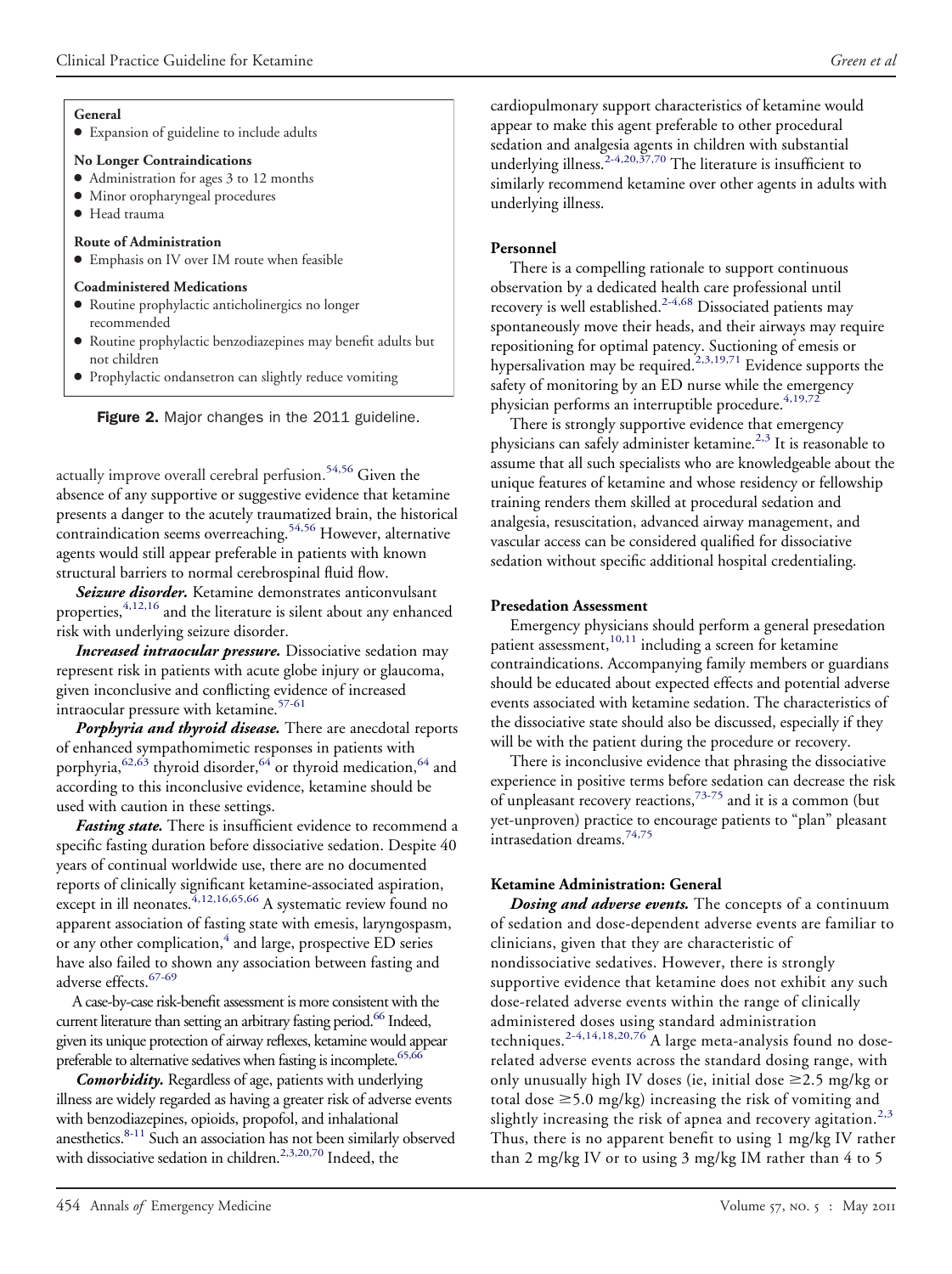

<span id="page-6-0"></span>Figure 3. General approach to ketamine dissociative sedation. *IM*, Intramuscular; *IV*, intravenous.

mg/kg IM, except perhaps a slightly faster recovery with the lower dose.[77](#page-11-11) Clinicians should consider simply using the higher dose because ketamine is less consistently effective with lower doses.<sup>[18](#page-10-19)</sup>

Of historical note, during the 1970s anesthesiologists typically administered much higher ketamine doses (7 to 15 mg/kg IM) than those advocated now, and a systematic review identified no apparent difference in adverse event profiles between the higher and more standard dosing.<sup>[4](#page-10-0)</sup>

In the large meta-analysis, subdissociative ketamine  $(<$ 3 mg/ kg IM) demonstrated fewer airway and respiratory adverse effects relative to full dissociative dosing; however, such low doses are inadequate for most painful procedures and showed a higher incidence of recovery agitation.<sup>[2,3](#page-10-7)</sup> No such association was found for IV dosing.

*Route of administration.* The IM and IV routes display similar risk of airway and respiratory adverse events and of clinically important recovery agitation.<sup>[2,3,28](#page-10-7)</sup> However, the IM route is associated with a higher rate of vomiting<sup>[3,76](#page-10-20)</sup> and a longer recovery, $70$  and thus the literature supports preference for IV administration in settings in which venous access can be obtained rapidly with minimal upset to the child.<sup>[2,3](#page-10-7)</sup> The simple and inexpensive IM route may be preferable in other settings.

The IV route is also advantageous for lengthy procedures  $(>=$  20 minutes) in that it permits convenient repeated dosing. IV access is also preferred for adults in the event of a clinically important unpleasant recovery reaction because occasional combativeness has been reported and midazolam can thus be promptly administered.<sup>36, $\frac{3}{4}$ 3 Although some physicians may</sup> prefer having IV access as a precaution in case of an adverse event, the evidence strongly supports similar safety between the IV and IM routes,  $2,3,19,71,78$  and there are no reported cases in

which IV access averted or would have averted an adverse outcome.<sup>4,12,16</sup> However, the expertise to promptly initiate IV or, if necessary, intraosseous access should be immediately available, as is typical in the ED.

# **Ketamine Administration: IV Route**

The minimum dose at which the dissociative state can be reliably achieved in children is 1.5 mg/kg IV, and common loading doses are 1.5 to 2.0 mg/kg.<sup>[4,71](#page-10-0)</sup> Repeated incremental doses of 0.5 to 1.0 mg/kg may be administered to prolong sedation. Dissociative dosing in adults is typically 1.0 mg/kg, with half doses repeated as needed.<sup>[26,79](#page-10-22)</sup>

Although a distinct feature of ketamine is the preservation of spontaneous respirations, the notable exception is when ketamine is administered rapidly IV. Transient respiratory depression and apnea have been reported 1 to 2 minutes after rapid IV administration, presumably from unusually high central nervous system levels.  $4,20,71$  Accordingly, evidence is suggestive that IV ketamine be administered during 30 to 60 seconds.<sup>4,12,13,16,71</sup> Delayed respiratory depression past the period of initial drug administration has not been reported, except when attributable to coadministered agents.

# **Ketamine Administration: IM Route**

The minimum IM dose in children at which the dissociative state can be reliably achieved is 4 to 5 mg/kg.<sup>[4,18,19,23](#page-10-0)</sup> Should this initial dose result in insufficient procedural conditions, a repeated half dose or full dose is essentially always effective.<sup>[19,23](#page-10-23)</sup> The IM route is extremely uncommon and not preferred in adults, but similar [4](#page-10-0) to 5 mg/kg dosing is effective.<sup>4</sup>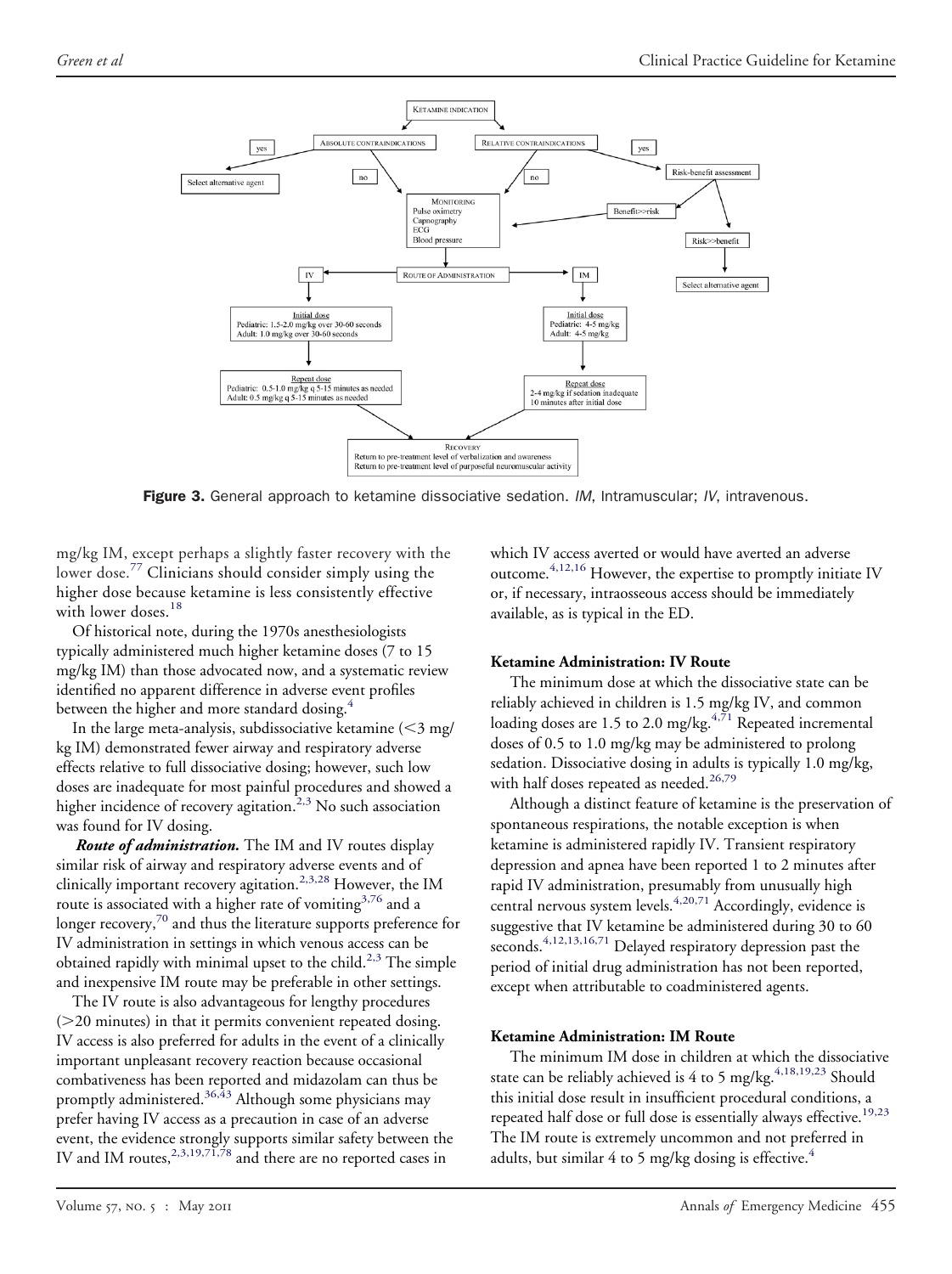## **Coadministered Anticholinergics**

Traditionally the prophylactic coadministration of an anticholinergic (ie, atropine or glycopyrrolate) has been routinely recommended, with the intent of mitigating oral secretions and thus presumably airway adverse events.<sup>1,12,15,16</sup> However, large case series of patients have been safely treated without this adjunct.<sup>35,80</sup> The large meta-analysis found anticholinergics to be associated with significantly more airway and respiratory adverse events and significantly less vomiting; however, both were at magnitudes of doubtful clinical importance.<sup>[2,3,81](#page-10-7)</sup> Given this lack of tangible benefit or harm, the literature is not supportive of anticholinergic prophylaxis. Instead, these drugs could be reserved for the treatment of unusual occurrences of clinically important hypersalivation or for patients with an impaired ability to mobilize secretions.

## **Coadministered Benzodiazepines**

As with anticholinergics, the prophylactic coadministration of benzodiazepines has been traditionally recommended with the intent of preventing or reducing recovery reactions.<sup>4,12,15,16</sup> A single controlled trial in ED adults found that midazolam pretreatment (0.03 mg/kg IV) significantly reduced the incidence of recovery agitation by 17% (number needed to benefit=6).<sup>28</sup> Unfortunately, this study failed to describe the nature or severity of these reactions, and so it remains unclear how many of the events were clinically important and how many were minor and transient. Nevertheless, midazolam prophylaxis appears a reasonable but nonmandatory option in adults.

In children, however, 2 controlled trials $82,83$  and a large meta-analysis<sup>[3](#page-10-20)</sup> have failed to note even a trend toward benefit from such prophylaxis. Children have far fewer recovery reactions than adults, and thus the routine pretreatment of such patients is not supported by the evidence.

When unpleasant ketamine-associated recovery reactions do rarely occur, they can be rapidly and reliably diminished with titrated benzodiazepines.[4,12,16,19,20,36,71,83,84](#page-10-0)

# **Coadministered Antiemetics**

A controlled trial in ED children has shown that prophylactic ondansetron significantly decreases the rate of emesis in children by 8% (number needed to benefit=13).<sup>85</sup> Given this modest effect, such therapy cannot be considered mandatory. Early adolescence is the peak age for vomiting, and one option would be to target these children at highest risk for whom the number needed to benefit is  $9<sup>3</sup>$  $9<sup>3</sup>$  $9<sup>3</sup>$ . The literature is silent on antiemetic prophylaxis in adults.

# **Motion During the Procedure**

Unlike other sedatives, ketamine does not produce muscle relaxation. Random purposeless movements unrelated to painful stimuli (including hypertonicity and clonus) may occur, and at times adjunctive physical immobilization may be needed. $^{4,19,71}$  $^{4,19,71}$  $^{4,19,71}$ 

Adjunctive local anesthesia is typically unnecessary for wounds and other procedures when ketamine is administered in

## **Supplemental Oxygen**

dissociative doses.<sup>[4,19,71](#page-10-0)</sup>

The literature strongly supports the safety of ketamine in patients breathing room air. $4,19,72$  Oxygen supplementation may delay the detection of respiratory depression by pulse oximetry<sup>11,86-88</sup> and it appears best reserved for when capnography is being used to monitor ventilation.

## **Interactive Monitoring**

The practitioner dedicated to monitoring must be prepared to occasionally reposition the head for optimal airway patency or suction the pharynx.<sup>[4,19,71](#page-10-0)</sup> Any sterile drapes should ideally be positioned to permit continuous visualization of the airway and chest motion.

## **Mechanical Monitoring**

In addition to standard pulse oximetry and cardiac monitoring,  $6,10,11$  capnography is being increasingly recommended during procedural sedation and analgesia because this continuous assessment of ventilation provides the earliest indication of respiratory compromise, especially central and obstructive apnea. [88,89](#page-12-0)

## **Potential Adverse Effects**

The ketamine literature in children is robust enough to support fairly reliable estimates of the frequency of specific adverse events, as detailed further in this section. This is not yet possible in adults; however, their experience can be predicted to roughly parallel that of children unless contrary evidence is cited below.

In the large meta-analysis, airway or respiratory complications were observed in 3.9% of children overall, including transient laryngospasm in 0.3% and transient apnea in  $0.8\%$ <sup>[2,3](#page-10-7)</sup> Misalignment of the airway may occur at any time during dissociative sedation, and stridor or hypoxemia should be initially treated with airway repositioning.  $4,19,71$ 

*Laryngospasm.* The large meta-analysis showed no association of laryngospasm with any clinical factors, except a slightly greater risk with unusually high IV doses.<sup>[2,3,20](#page-10-7)</sup> A casecontrol analysis found no association of age, dose, oropharyngeal procedure, underlying physical illness, route, or coadministered anticholinergics.<sup>90</sup> As discussed in the "Contraindications" section, upper respiratory infection and active pulmonary disease (including asthma) have been considered risk factors for laryngospasm according to extrapolation from inhalational anesthesia research.<sup>[4,12,16,33,91](#page-10-0)</sup>

Ketamine-associated laryngospasm is rare (0.3% in a large meta-analysis<sup>[2](#page-10-7)</sup>), and the evidence supports it as largely idiosyncratic. However, clinicians administering ketamine must be prepared to rapidly identify and manage this adverse event. Although some patients may require bag-valve-mask ventilation,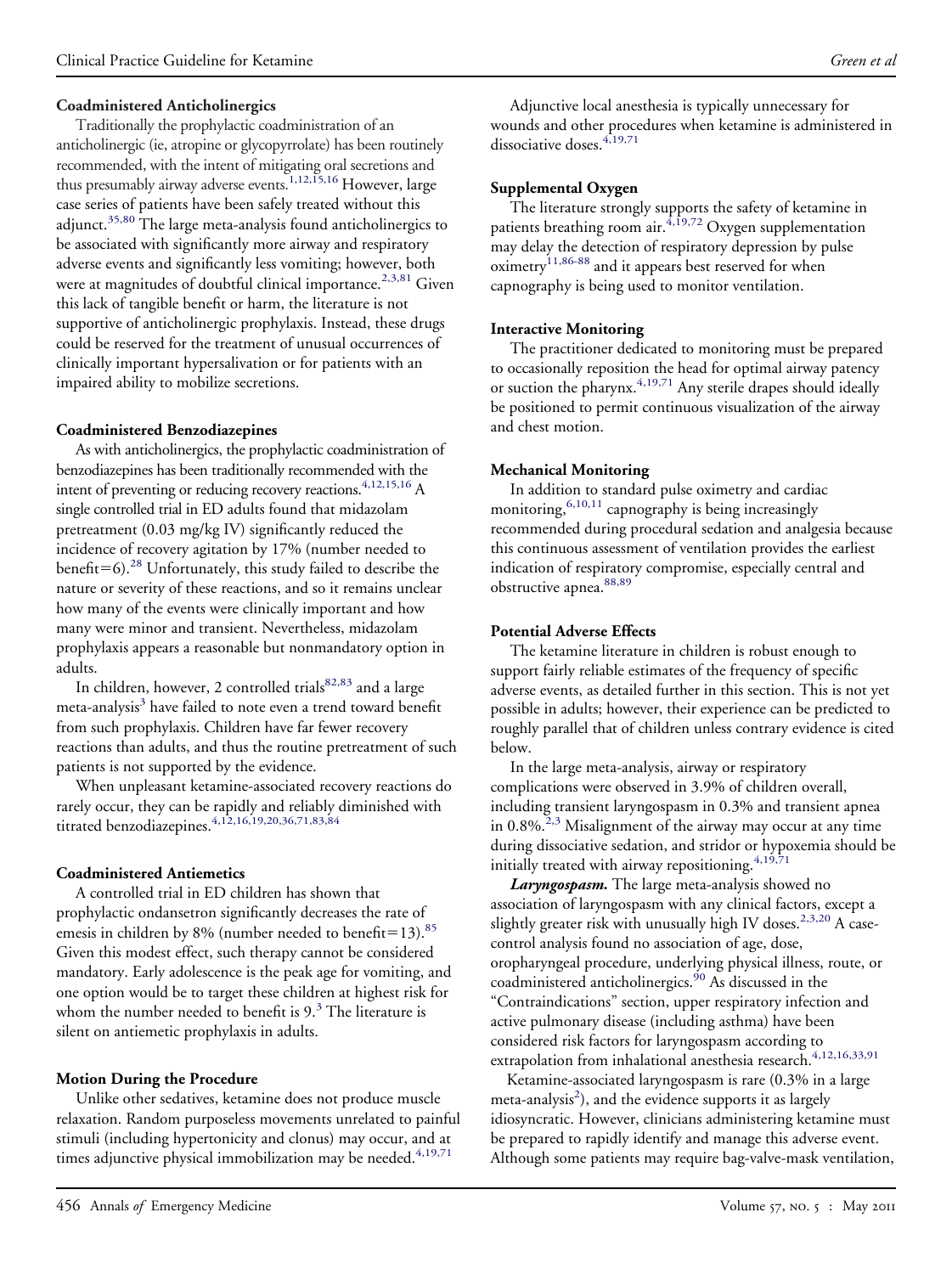tracheal intubation because of ketamine-associated laryngospasm is rare.<sup>[4,42](#page-10-0)</sup>

*Respiratory depression.* Respiratory depression and apnea are unusual with ketamine and are transient when they do occur. Although most commonly associated with rapid IV administration, they can rarely occur with the IM route. When respiratory depression is noticed, it is invariably at the time of peak central nervous system levels (ie, 1 to 2 minutes after IV administration or 4 to 5 minutes after IM administration).[4,12,13,16,19,20,71](#page-10-0)

*Emesis.* Early adolescence is the peak age for vomiting, with lesser risk in younger and older children.<sup>[3](#page-10-20)</sup> The literature supports it as being more frequent with the IM route compared with  $IV^{3,78}$  and supports no evidence of a dose relationship within the usual range of clinically administered doses.<sup>[3,75](#page-10-20)</sup> When emesis occurs, it is typically late during the recovery phase when the patient is alert and can clear the airway without assistance.[19,72](#page-10-23) Vomiting does occur in some patients after discharge, including some who do not vomit in the ED.<sup>[78,83,85,92,94](#page-11-15)</sup> The incidence of vomiting in adults can be expected to be 5% to 15%.[26](#page-10-22)

*Recovery reactions.* The ability of ketamine to induce hallucinatory reactions—both pleasant and unpleasant—during recovery is legendary. Although these so-called emergence reactions are rarely disturbing in children (1.4% incidence of reactions judged clinically important in the large meta-analysis), $3$  their incidence in adults varies widely (0% to 30%).  $4,12,16$  The ED experience thus far is that such recovery reactions are uncommon and generally mild in adults<sup>24-28</sup>; however, clinicians should be aware of the rare potential for pronounced reactions, including nightmares, delirium, excitation, and physical combativeness[.4,12,16,36,38,43](#page-10-0) Titrated benzodiazepines appear to rapidly and consistently diminish such reactions[.4,12,16,19,20,36,71,83,84](#page-10-0) Transient diplopia as a result of rotary nystagmus is common during recovery, and transient blindness has been reported.<sup>95</sup>

In the large meta-analysis in children, recovery agitation was not related to age, dose, or other factors to any clinically important degree, except a higher incidence in patients receiving subdissociative ( $\leq$ [3](#page-10-20) mg/kg IM) dosing.<sup>3</sup> In contrast to traditional thinking, adolescents were not at substantially higher  $risk<sup>3,94</sup>$ 

Recovery agitation without an apparent hallucinatory component after dissociative sedation is not uncommon. Given that it occurs at a frequency similar to that of midazolam alone,  $92,96,97$  such agitation appears to be a separate entity from the ketamine-induced hallucinatory reactions.<sup>[82](#page-11-13)</sup> It has been associated with the degree of preprocedural agitation but not the degree of external stimulation during recovery.<sup>82</sup> In one study, emergency physicians graded the severity of ketamine recovery agitation with a 100-mm visual analog scale, and the median rating was 5 mm, ie, a magnitude of minimal clinical importance.<sup>82</sup>

*Delayed effects.* Vomiting is common in the hours after ED discharge.[78,83,85,92,93](#page-11-15) The evidence is insufficient to support anecdotal reports of delayed psychopathological effects or personality changes.  $4,82,98$ 

## **Recovery**

Inconclusive anecdotal evidence suggests that excessive noise or stimulation during recovery from ketamine can provoke or exacerbate recovery reactions.[4,12,16](#page-10-0) However, one ED study found no correlation between recovery agitation and the degree of external stimulation in children.<sup>[82](#page-11-13)</sup> When feasible, consider recovery in a well-monitored location with muted lighting, noise, and physical contact.

# **Discharge Criteria**

There is insufficient evidence for specific minimum discharge criteria after dissociative sedation. Given that delayed serious adverse events after ED ketamine administration have not been reported, this would be difficult to study. Typical recommendations include a return to pretreatment level of verbalization, awareness, and purposeful neuromuscular activity.<sup>5</sup> One study has shown that important adverse events did not occur 30 minutes beyond final drug administration in children sedated with either ketamine or midazolam.<sup>[99](#page-12-4)</sup>

The evidence is insufficient to support a predischarge requirement of tolerating oral fluids after dissociative sedation, and such attempts might unnecessarily provoke emesis. Similarly, patients need not be able to ambulate without assistance after dissociative sedation.

# **Discharge Instructions**

After receiving ketamine, patients can experience ataxia for hours, and close family observation is warranted to prevent falls.<sup>[4,12,16](#page-10-0)</sup> Oral intake should be delayed for a discrete period after discharge because of potential emesis.

# **FUTURE RESEARCH QUESTIONS**

The ED ketamine literature in children is robust, with few major issues remaining unstudied. Although larger, multicenter studies would always be welcome, there is already a strong evidentiary basis in place for indications, dosing, route, and adjunctive medications and for the safety of this drug in the ED.

The high-priority study questions at this time are as follows.

# **Adult Use**

Although the existing evidence is supportive of the safety and efficacy of ED dissociative sedation in adults, it will take larger and more focused studies to approach the rigor of what is known in children. For what indications might ketamine be preferred to other sedatives? Can we better define the adverse event profile of ketamine in adults and identify any predictors of such events? What are the optimal strategies for mitigating hallucinatory dysphoria during recovery? Is there an upper age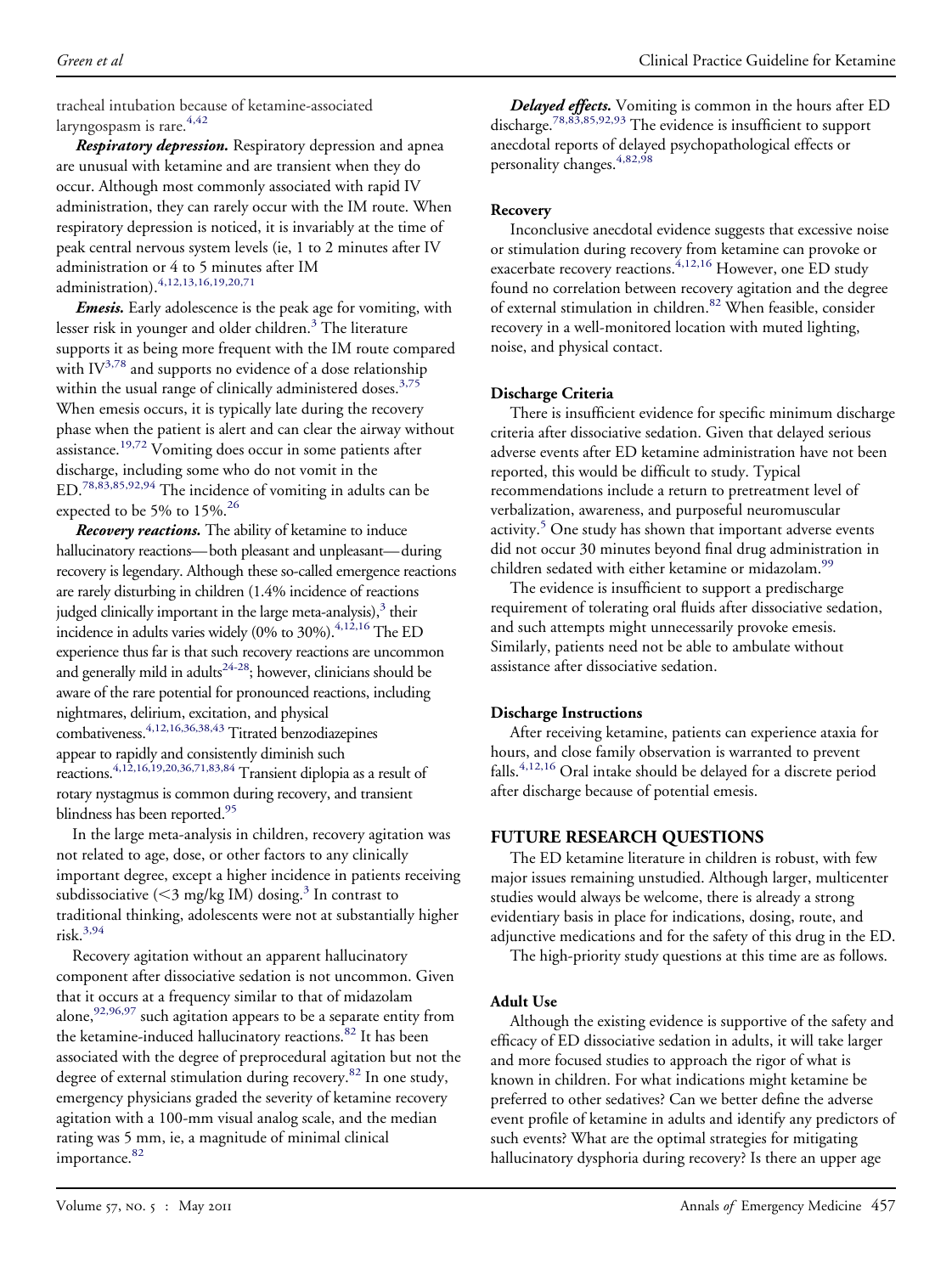limit beyond which ketamine imposes undue cardiac risk? When can ketamine induce myocardial ischemia?

## **Ketamine Versus Propofol**

Many emergency physicians are increasingly administering propofol in settings in which they would have previously used ketamine. Propofol has fewer contraindications than ketamine and exhibits rapid recoveries generally free of recovery agitation or vomiting. Does propofol possess a safety profile sufficient to ultimately replace ketamine in most situations?

# **Ketamine and Propofol Combined**

Several ED studies now describe the combined use of ketamine and propofol as safe and effective.[77,100-102](#page-11-11) But does this offer clinically important advantages over either drug alone, propofol in particular?

## **Subdissociative Ketamine**

Some emergency physicians administer ketamine in lower doses that produce analgesia, disorientation, and obtundation rather than dissociation either because the procedure does not require such dissociation or because satisfactory conditions can be achieved with adjunctive local anesthesia or physical immobilization.<sup>[103](#page-12-5)</sup> Faster recovery should be expected with such lower dosing. Further research is needed to identify what ED indications are appropriate for such dosing and to quantify the relative advantages and disadvantages of dissociative versus subdissociative dosing.

In other settings, ketamine has been administered in doses below the dissociative threshold to achieve pure analgesia and to reduce opioid use.<sup>[104-108](#page-12-6)</sup> A strategy of "preemptive" ketamine may decrease postoperative opioid requirements beyond ketamine's duration of effect.<sup>[105](#page-12-7)</sup> It remains unclear whether any such benefits might be observed in the ED setting or whether such low-dose ketamine offers any advantages over traditional opioids for these indications.

# **Neurotoxicity**

Rodent and monkey research strongly supports the observation that ketamine can induce accelerated programmed nerve cell death (apoptosis) when administered in high doses or for prolonged periods. Concern about potential human neurotoxicity has prompted ongoing investigations by the Food and Drug Administration and National Institutes of Health, with consideration given to removing ketamine from the market or substantially restricting it.<sup>109</sup>

Although it is beyond dispute that ketamine can induce neuronal death in rodents and other animals, the literature is silent about such an effect in humans. Indeed, such a premise is at complete odds with the wealth of human experience with this agent. This animal research indicates that the minimum single dose of ketamine required to produce neuroapoptosis is 40 mg/ kg, more than an order of magnitude higher than typical clinical use. This research involves animals neurodevelopmentally much

younger than the children who typically might receive ED ketamine.<sup>[109](#page-12-8)</sup> Resolution of this question in humans will not be easy and will appear to require case-control studies of ED ketamine sedation with long-term neuropsychological follow-up. $109$ 

## **Isomers**

The 2 optimal isomers of ketamine,  $R(-)$  and  $S(+)$ , have different properties, but the literature is inconclusive about whether this might be clinically important.<sup>4,12,15,16,110</sup> The  $S(+)$  ketamine may exhibit enhanced dissociative/analgesic potency, greater amnesia, faster elimination, and fewer recovery reactions and may have neuroprotective effects.<sup>110</sup> The S(+) formulation is available in Europe but not the United States or Canada.

# **Optimized IV Delivery**

Emergency physicians typically administer IV ketamine in single or sequential doses. Although this delivery style is simple, it will frequently exceed the minimum amount of drug required. It may be possible to decrease the total amount of ketamine delivered, and thus potentially shorten recoveries, through the use of pharmacokinetic infusion models.<sup>[111,112](#page-12-10)</sup> Targetcontrolled infusion in particular has shown promise with ketamine and other drugs and deserves further study.<sup>[111](#page-12-10)</sup>

*Supervising editors:* Kelly D. Young, MD, MS; Donald M. Yealy, MD

Dr. Young and Dr. Yealy were the supervising editors on this article. Dr. Green did not participate in the editorial review or decision to publish this article.

*Funding and support:* By *Annals* policy, all authors are required to disclose any and all commercial, financial, and other relationships in any way related to the subject of this article that might create any potential conflict of interest. See the Manuscript Submission Agreement in this issue for examples of specific conflicts covered by this statement. Dr. Krauss is a consultant for Oridion Medical, a capnography company, and holds 2 patents in the area of capnography.

Earn CME Credit: Continuing Medical Education is available for this article at [http://www.ACEP-EMedhome.com.](http://www.ACEP-EMedhome.com)

*Publication dates:* Received for publication October 20, 2010. Revision received November 17, 2010. Accepted for publication November 22, 2010. Available online January 21, 2011.

Reprints not available from the authors.

*Address for correspondence:* Steven M. Green, MD, Loma Linda University Medical Center A-108, 11234 Anderson St, Loma Linda, CA 92354; 909-558-4000, fax 909-558-4121; E-mail [steve@viridissimo.com.](mailto:steve@viridissimo.com)

## <span id="page-9-0"></span>**REFERENCES**

1. Green SM, Krauss B. Clinical practice guideline for emergency department ketamine dissociative sedation in children. *Ann Emerg Med.* 2004;44:460-471.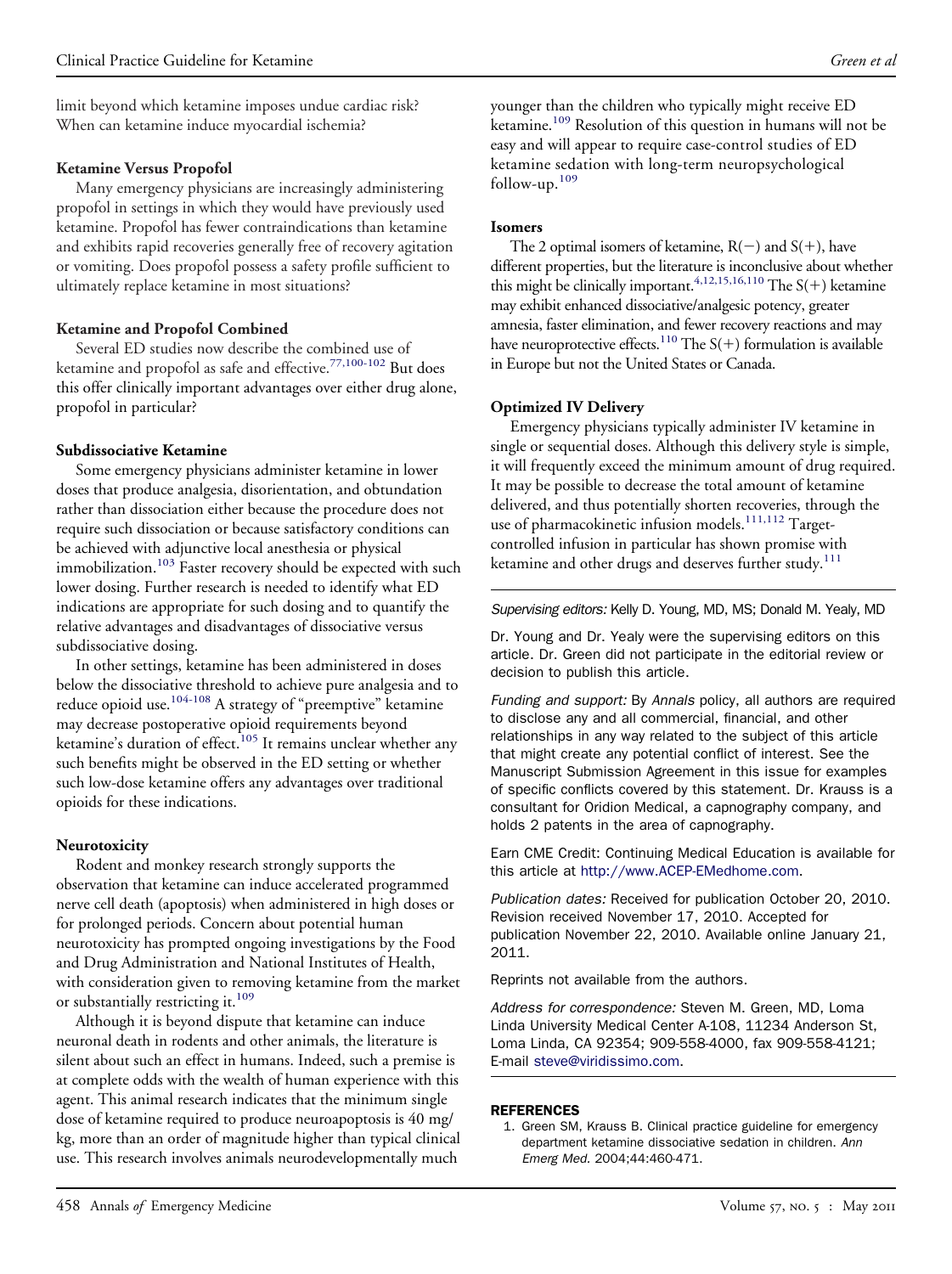- <span id="page-10-7"></span>2. Green SM, Roback MG, Krauss B, et al. Predictors of airway and respiratory adverse events with ketamine sedation in the emergency department: an individual-patient data meta-analysis of 8,282 children. *Ann Emerg Med.* 2009;54:158-168.
- <span id="page-10-20"></span>3. Green SM, Roback MG, Krauss B, et al. Predictors of emesis and recovery agitation with emergency department ketamine sedation: an individual-patient data meta-analysis of 8,282 children. *Ann Emerg Med.* 2009;54:171-180.
- <span id="page-10-0"></span>4. Green SM, Johnson NE. Ketamine sedation for pediatric procedures: part 2, review and implications. *Ann Emerg Med.* 1990;19:1033-1046.
- <span id="page-10-1"></span>5. Joint Commission on Accreditation of Healthcare Organizations. *Care of Patients: Examples of Compliance*. Oakbrook Terrace, IL: Joint Commission on Accreditation of Healthcare Organizations; 1999, 87-91.
- <span id="page-10-2"></span>6. Joint Commission on Accreditation of Healthcare Organizations. *Sedation and Anesthesia Care Standards*. Oakbrook Terrace, IL: Joint Commission on Accreditation of Healthcare Organizations. Available at: [http://www.jointcommission.org.](http://www.jointcommission.org) Accessed December 23, 2010.
- <span id="page-10-3"></span>7. American College of Emergency Physicians. Clinical policy: procedural sedation and analgesia in the emergency department. *Ann Emerg Med.* 2005;45:177-196.
- <span id="page-10-4"></span>8. American Academy of Pediatrics. Guidelines for monitoring and management of pediatric patients during and after sedation for diagnostic and therapeutic procedures: an update. *Pediatrics.* 2006;118:2587-2602.
- <span id="page-10-10"></span>9. American Society of Anesthesiologists. Practice guidelines for sedation and analgesia by non-anesthesiologists. *Anesthesiology.* 2002;96:1004-1017.
- <span id="page-10-13"></span><span id="page-10-5"></span>10. Krauss B, Green SM. Procedural sedation and analgesia in children. *Lancet.* 2006;367:766-780.
- <span id="page-10-6"></span>11. Krauss B, Green SM. Sedation and analgesia for procedures in children. *N Engl J Med.* 2000;342:938-945.
- 12. Corssen G, Reves JG, Stanley TH. *Intravenous Anesthesia and Analgesia*. Philadelphia, PA: Lea & Febiger; 1988, 99-174.
- 13. Kim G, Green SM, Denmark TK, et al. Ventilatory response during dissociative sedation in children—a pilot study. *Acad Emerg Med.* 2003;10:140-145.
- 14. Ungern-Sternberg BS, Regli A, Frei FJ, et al. A deeper level of ketamine anesthesia does not affect functional residual capacity and ventilation distribution in healthy preschool children. *Pediatr Anesth.* 2007;17:1150-1155.
- 15. Reich DL, Silvay G. Ketamine: an update on the first twenty-five years of clinical experience. *Can J Anaesth.* 1989;36:186-197.
- <span id="page-10-8"></span>16. White PF, Way WL, Trevor AJ. Ketamine: its pharmacology and therapeutic uses. *Anesthesiology*. 1982;56:119-136.
- <span id="page-10-19"></span>17. Green SM, Krauss B. The semantics of ketamine [editorial]. *Ann Emerg Med.* 2000;36:480-482.
- 18. Green SM, Hummel CB, Wittlake WA, et al. What is the optimal dose of intramuscular ketamine for pediatric sedation? *Acad Emerg Med.* 1999;6:21-26.
- <span id="page-10-23"></span>19. Green SM, Rothrock SG, Lynch EL, et al. Intramuscular ketamine for pediatric sedation in the emergency department: safety profile with 1,022 cases. *Ann Emerg Med.* 1998;31:688-697.
- 20. Green SM, Kuppermann N, Rothrock SG, et al. Predictors of adverse events with ketamine sedation in children. *Ann Emerg Med.* 2000;35:35-42.
- <span id="page-10-9"></span>21. Green SM, Mason KP. Reformulation of the sedation continuum [commentary]. *JAMA.* 2010;303:876-877.
- 22. American College of Emergency Physicians. Clinical policy: procedural sedation in the emergency department. *Ann Emerg Med.* 2005;46:103-104.
- 23. Green SM, Nakamura R, Johnson NE. Ketamine sedation for pediatric procedures: part 1, a prospective series. *Ann Emerg Med.* 1990;19:1024-1032.
- <span id="page-10-11"></span>24. Chudnofsky CR, Weber JE, Stoyanoff PJ, et al. A combination of midazolam and ketamine for procedural sedation and analgesia in adult emergency department patients. *Acad Emerg Med.* 2000;7:228-235.
- 25. Newton A, Fitton L. Intravenous ketamine for adult procedural sedation in the emergency department: a prospective cohort study. *Emerg Med J.* 2008;25:498-501.
- <span id="page-10-22"></span>26. Strayer RJ, Nelson LS. Adverse events associated with ketamine for procedural sedation in adults. *Am J Emerg Med.* 2008;26: 985-1028.
- 27. Vardy JM, Dignon N, Mukherjee N, et al. Audit of the safety and effectiveness of ketamine for procedural sedation in the emergency department. *Emerg Med J.* 2008;25:579-582.
- <span id="page-10-25"></span>28. Sener S, Eken C, Schultz CH, et al. Ketamine with and without midazolam for emergency department sedation in adults: a randomized controlled trial. *Ann Emerg Med.* 2011;57:109-114.
- <span id="page-10-12"></span>29. Green SM, Rothrock SG, Hestdalen R, et al. Ketamine sedation in mentally disabled adults [letter]. *Acad Emerg Med.* 1999;6: 86-87.
- 30. Petros AJ. Oral ketamine. Its use for mentally retarded adults requiring day care dental treatment. *Anaesthesia.* 1991;46:646- 647.
- 31. Phillips LA, Seruvatu SG, Rika PN. Anaesthesia for the surgeonanaesthetist in difficult situations. *Anaesthesia.* 1970;25:36-45.
- <span id="page-10-16"></span>32. Sears BE. Complications of ketamine [letter]. *Anesthesiology*. 1971;35:231.
- 33. Olsson GL, Hallen B. Laryngospasm during anaesthesia: a computer-aided incidence study in 136,929 patients. *Acta Anaesthesiol Scand.* 1984;28:567-575.
- <span id="page-10-14"></span>34. Lahti AC, Koffel B, LaPorte D, et al. Subanesthetic doses of ketamine stimulate psychosis in schizophrenia. *Neuropsychopharmacology*. 1995;13:9-19.
- <span id="page-10-24"></span>35. Grace RF. The effect of variable-dose diazepam on dreaming and emergence phenomena in 400 cases of ketamine-fentanyl anaesthesia. *Anaesthesia.* 2003;58:904-910.
- <span id="page-10-21"></span>36. Green SM, Clem KJ, Rothrock SG. Ketamine safety profile in the developing world: survey of practitioners. *Acad Emerg Med.* 1996;3:598-604.
- <span id="page-10-15"></span>37. Green SM, Klooster M, Harris T, et al. Ketamine sedation for pediatric gastroenterology procedures. *J Pediatr Gastroenterol Nutr*. 2001;32:26-33.
- <span id="page-10-17"></span>38. Howton JC, Rose J, Duffy S, et al. Randomized, double-blind, placebo-controlled trial of intravenous ketamine in acute asthma. *Ann Emerg Med.* 1996;27:170-175.
- 39. Allen JY, Macias CG. The efficacy of ketamine in pediatric emergency department patients who present with acute severe asthma. *Ann Emerg Med.* 2005;46:43-50.
- 40. Denmark TK, Crane H, Brown L. Ketamine to avoid mechanical ventilation in severe pediatric asthma. *J Emerg Med.* 2006;30: 163-166.
- 41. Petrillo TM, Fortenberry JD, Linzer JF, et al. Emergency department use of ketamine in pediatric status asthmaticus. *J Asthma*. 2001;38:657-664.
- <span id="page-10-18"></span>42. Cohen VG, Krauss B. Recurrent episodes of intractable laryngospasm during dissociative sedation with intramuscular ketamine. *Pediatr Emerg Care.* 2006;22:247-249.
- 43. Green SM, Li J. Ketamine in adults: what emergency physicians need to know about patient selection and emergence reactions [editorial]. *Acad Emerg Med.* 2000;7:278-281.
- 44. Smith G, Thorburn J, Vance JP, et al. The effects of ketamine on the canine coronary circulation. *Anaesthesia.* 1979;34:555-561.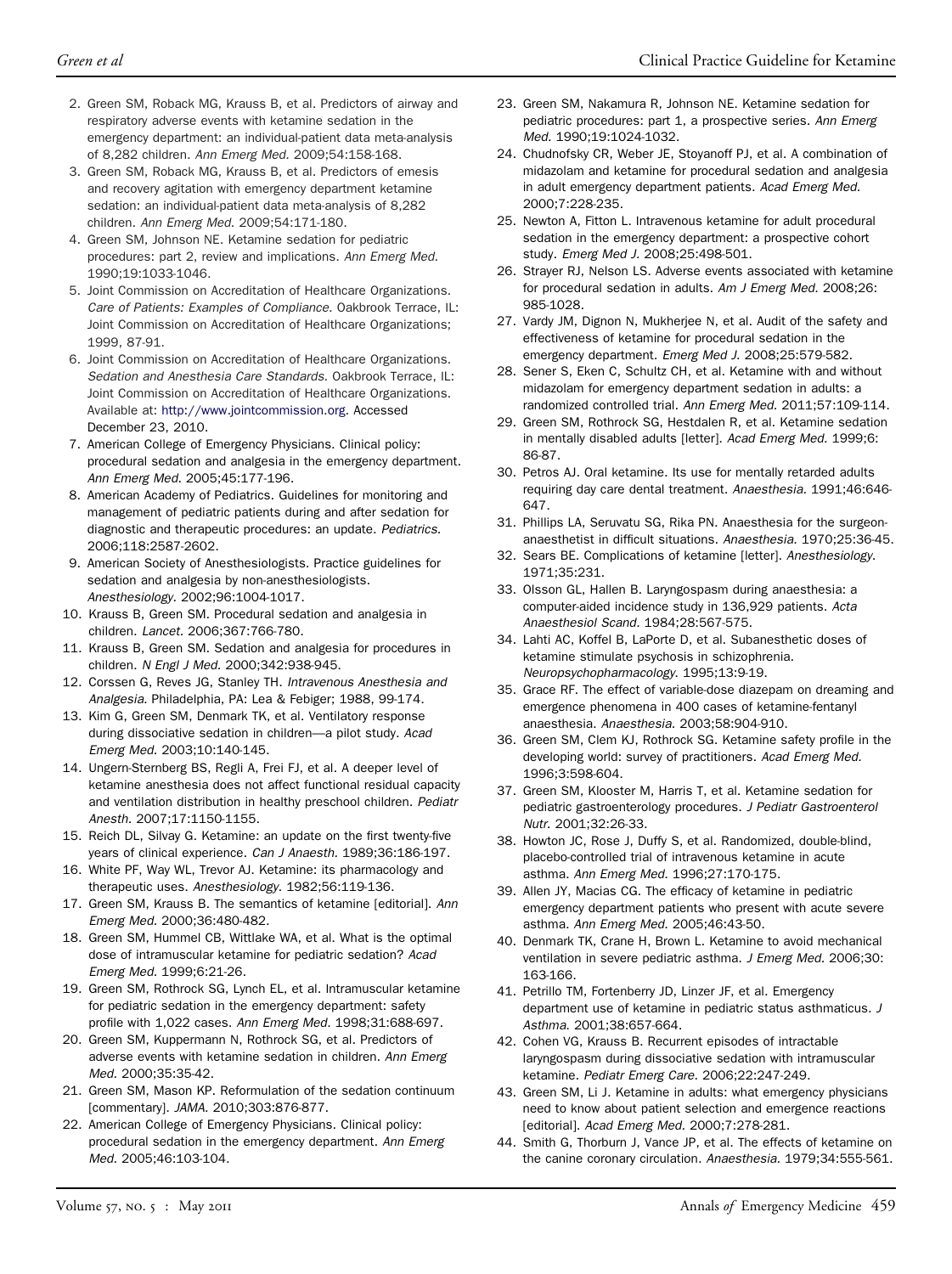- 45. Folts JD, Afonso S, Rowe GG. Systemic and coronary haemodynamic effects of ketamine in intact anaesthetized and unanaesthetized dogs. *Br J Anaesth*. 1975;47:686-694.
- <span id="page-11-0"></span>46. Ward J, Standage C. Angina pain precipitated by a continuous subcutaneous infusion of ketamine. *J Pain Symptom Manage.* 2003;25:6-7.
- 47. Tjaden RJ, Ethier R, Gilbert RG, et al. The use of CI-581 (Ketalar) for pediatric pneumoencephalography. *J Can Assoc Radiol.* 1969;20:155-156.
- 48. Takeshita H, Okuda Y, Sari A. The effects of ketamine on cerebral circulation and metabolism in man. *Anesthesiology*. 1972;36:69-75.
- 49. Shapiro HM, Wyte SR, Harris AB. Ketamine anaesthesia in patients with intracranial pathology. *Br J Anaesth.* 1972;44: 1200-1204.
- 50. Evans J, Rosen M, Weeks RD, et al. Ketamine in neurosurgical procedures [letter]. *Lancet*. 1971;i:40-41.
- <span id="page-11-1"></span>51. Yehuda YB, Watemberg N. Ketamine increases opening cerebrospinal pressure in children undergoing lumbar puncture. *J Child Neurol.* 2006;21:441-443.
- 52. Lockhart CH, Jenkins JJ. Ketamine induced apnea in patients with increased intracranial pressure. *Anesthesiology.* 1972;37: 92-93.
- 53. Mayberg TS, Lam AM, Matta BF, et al. Ketamine does not increase cerebral blood flow velocity or intracranial pressure during isoflurane/nitrous oxide anesthesia in patients undergoing craniotomy. *Anesth Analg.* 1995;81:84-89.
- <span id="page-11-2"></span>54. Bar-Joseph G, Guilburd Y, Tamir A, et al. Effectiveness of ketamine in decreasing intracranial pressure in children with intracranial hypertension. *J Neurosurg Pediatr.* 2009;4:40-46.
- 55. Bourgoin A, Albanese J, Wereszczynski N, et al. Safety of sedation with ketamine in severe head injury patients: comparison with sufentanil. *Crit Care Med.* 2003;31:711-717.
- 56. Himmelseher S, Durieux ME. Revising a dogma: ketamine for patients with neurological injury? *Anesth Analg.* 2005;101:524- 534.
- <span id="page-11-3"></span>57. Yoshikawa K, Murai Y. The effect of ketamine on intraocular pressure in children. *Anesth Analg.* 1971;50:199-202.
- 58. Harris JE, Letson RD, Buckley JJ. The use of CI-581, a new parenteral anesthetic, in ophthalmic practice. *Trans Am Ophthalmol Soc*. 1968;66:206-213.
- 59. Ausinsch B, Rayburn RL, Munson ES, et al. Ketamine and intraocular pressure in children. *Anesth Analg.* 1976;55:773-775.
- 60. Adams A. Ketamine in paediatric ophthalmic practice. *Anaesthesia.* 1973;28:212-213.
- <span id="page-11-4"></span>61. Peuler M, Glass DD, Arens JF. Ketamine and intraocular pressure. *Anesthesiology*. 1975;43:575-578.
- 62. Rizk SF, Jacobson JH, Silvay G. Ketamine as an induction agent for acute intermittent porphyria. *Anesthesiology*. 1977;46:305-306.
- <span id="page-11-5"></span>63. Kostrzewski E, Gregor A. Ketamine in acute intermittent porphyria: dangerous or safe? *Anesthesiology*. 1978;49:376-377.
- 64. Kaplan JA, Cooperman LH. Alarming reactions to ketamine in patients taking thyroid medication: treatment with propranolol. *Anesthesiology*. 1972;35:229-230.
- <span id="page-11-8"></span>65. Green SM, Krauss B. Pulmonary aspiration risk during ED procedural sedation—an examination of the role of fasting and sedation depth. *Acad Emerg Med.* 2002;9:35-42.
- <span id="page-11-7"></span>66. Green SM, Roback MG, Miner JR, et al. Fasting and emergency department procedural sedation and analgesia: a consensus-based clinical practice advisory. *Ann Emerg Med.* 2007;49:454-461.
- <span id="page-11-6"></span>67. Agrawal D, Manzi SF, Gupta R, et al. Preprocedural fasting state and adverse events in children undergoing procedural sedation and analgesia in a pediatric emergency department. *Ann Emerg Med.* 2003;42:636-646.
- 68. Roback MG, Bajaj L, Wathen JE, et al. Preprocedural fasting and adverse events in procedural sedation and analgesia in a pediatric emergency department: are they related? *Ann Emerg Med.* 2004;44:454-459.
- 69. Treston G. Prolonged pre-procedure fasting time is unnecessary when using titrated intravenous ketamine for paediatric procedural sedation. *Emerg Med Australas.* 2004;16:145-150.
- <span id="page-11-12"></span>70. Green SM, Denmark TK, Cline J, et al. Ketamine sedation for pediatric critical care procedures. *Pediatr Emerg Care.* 2001;17: 244-248.
- 71. Green SM, Rothrock SG, Harris T, et al. Intravenous ketamine for pediatric sedation in the emergency department: safety profile with 156 cases. *Acad Emerg Med.* 1998;5:971-976.
- 72. Pena BMG, Krauss B. Adverse events of procedural sedation and analgesia in a pediatric emergency department. *Ann Emerg Med.* 1999;34:483-490.
- <span id="page-11-9"></span>73. Sklar GS, Zukin SR, Reilly TA. Adverse reactions to ketamine anaesthesia: abolition by a psychological technique. *Anesthesia*. 1981;36:183-187.
- <span id="page-11-10"></span>74. Hostetler MA, Davis CO. Prospective age-based comparison of behavioral reactions occurring after ketamine sedation in the ED. *Am J Emerg Med.* 2002;20:463-468.
- 75. Green SM. Dream preparation with ketamine [commentary]. *Clin Pediatr Emerg Med.* 2007;268:272.
- <span id="page-11-11"></span>76. Thorp AW, Brown L, Green SM. Ketamine-associated vomiting: is it dose related? *Pediatr Emerg Care.* 2009;25:15-18.
- 77. Shah A, Mosdossy G, McLeod S, et al. A blinded, randomized controlled trial to evaluate ketamine/propofol versus ketamine alone for procedural sedation in children. *Ann Emerg Med.* 2011; 57:425-433.
- <span id="page-11-15"></span>78. Roback MG, Wathen JE, MacKenzie T, et al. A randomized, controlled trial of IV versus IM ketamine for sedation of pediatric patients receiving emergency department orthopedic procedures. *Ann Emerg Med.* 2006;48:605-612.
- 79. Miner JR, Gray RO, Bahr J, et al. Randomized clinical trial of propofol versus ketamine for procedural sedation in the emergency department. *Acad Emerg Med.* 2010;17:604-611.
- 80. Brown L, Christian-Kopp S, Sherwin TS, et al. Adjunctive atropine is unnecessary during ketamine sedation in children. *Acad Emerg Med.* 2008;15:314-318.
- 81. Green SM, Roback MG, Krauss B. Anticholinergics and ketamine sedation in children: a secondary analysis of atropine versus glycopyrrolate. *Acad Emerg Med.* 2010;17:157-162.
- <span id="page-11-13"></span>82. Sherwin TS, Green SM, Khan A, et al. Does adjunctive midazolam reduce recovery agitation after ketamine sedation for pediatric procedures? a randomized, double-blind, placebocontrolled trial. *Ann Emerg Med.* 2000;35:239-244.
- 83. Wathen JE, Roback MG, Mackenzie T, et al. Does midazolam alter the clinical effects of intravenous ketamine sedation in children? a double-blind, randomized, controlled emergency department trial. *Ann Emerg Med.* 2000;36:579-588.
- 84. McCarty EC, Mencio GA, Walker A, et al. Ketamine sedation for the reduction of children's fractures in the emergency department. *J Bone Joint Surg*. 2000;7:912-918.
- <span id="page-11-14"></span>85. Langston WT, Wathen JE, Roback MG, et al. Effect of ondansetron on the incidence of vomiting associated with ketamine sedation in children: a double-blind, randomized, placebo-controlled trial. *Ann Emerg Med.* 2008;52:30-34.
- 86. Deitch K, Miner J, Chudnofsky CR, et al. Does ETCO<sub>2</sub> monitoring during emergency department procedural sedation and analgesia with propofol lower the incidence of hypoxic events? a randomized, controlled trial. *Ann Emerg Med.* 2010;55:258-264.
- 87. Green SM, Krauss B. Supplemental oxygen during propofol sedation: yes or no [editorial]? *Ann Emerg Med.* 2008;52:9-10.